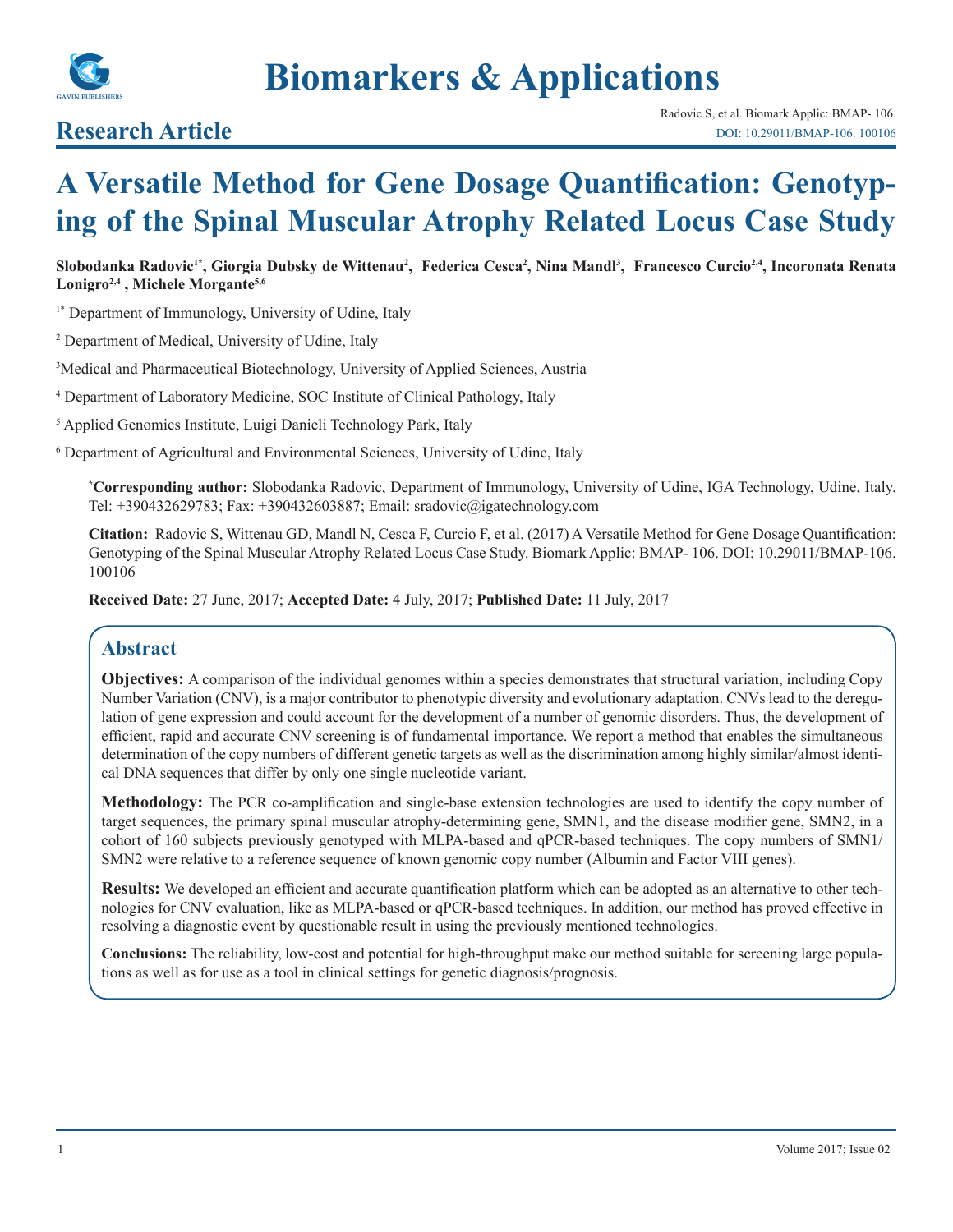**Keywords:** Copy Number Variation; Gene Dosage; Hereditary Diseases; Multiplex-PCR; SNPs identification; Single Base Extension

## **Introduction**

Copy Number Variations (CNVs) are a form of genomic diversity involving DNA sequences >50 bp that are present in the genome in a variable number of copies [1]. In plants, CNVs are involved in resistance to biotic [2,3] and biotic stresses [4] and underlie the plant's growth and development [5,6]. In domesticated animals, CNVs have been associated with different morphological traits as well as with a variety of diseases and developmental disorders [7]. In humans, CNVs are a primary source of genetic variation [8], with up to 20% of the genome exposed to CNV [9,10], and approximately 35% of the genes encompassed totally or partially by a CNV [11]. Many human disease conditions have been identified that are either caused by CNVs or that have a relative risk that is increased by CNVs [12-16]. The extent to which CNVs are likely to contribute to the diversity of human phenotypes, including "Single Gene Defects", genomic disorders and complex diseases has been increasingly recognised, and CNVs are now widely recruited for genome-wide association studies, with the aim of assessing their influence on human disease causation/susceptibility [12,17,18]. A number of different tools have been developed to assess CNV. Nevertheless, some of the current techniques that are used for gene dosage determination in molecular diagnostics have several limitations and disadvantages. Cytogenetic analysis and Southern blotting are time-consuming and require a dedicated laboratory and large amounts of DNA. The shortcomings of other approaches, including Fluorescent In Situ Hybridisation (FISH) [19], Comparative Genomic Hybridisation-Based Microarray Approaches (CGH) [20,21] quantitative real-time PCR [22], Florescence-Labelled CE [23] and Multiplex Ligation-Dependent Probe Amplification (MLPA) [24] usually manifest significant falsepositive rates and require an increased handling time and cost, while the recently introduced Next Generation Sequencing (NGS) approach presents substantial computational and bioinformatics challenges [1].

Here, we describe a method for determining the CNV within a genome. This method combines multiplex-PCR and Single Base Extension (SBE) genotyping, providing an efficient and reliable method to analyse gene deletions and duplications. The specific multiplex PCR protocol involves the amplification of the target locus/loci with an unknown copy number and reference locus/loci with a known copy number in a single reaction followed by SBE genotyping and Capillary Gel Electrophoresis. The CNVs are determined by calculating the ratios of the target signal over reference signal for a test sample and by comparing these ratios to those obtained using a control sample(s) for which all of the copy numbers are known. A comparison of these relative ratios results in a dosage quotient, indicating the copy number of the target region in the test sample. We introduce this method and verify its robustness and versatility by applying it as a diagnostic protocol for detecting SMN1 deletion/conversion and for further determining the copy numbers of the SMN1 and SMN2 genes that are involved in Spinal Muscular Atrophy (SMA). SMA is a severe neuromuscular disease characterized by the degeneration of alpha motor neurons in the spinal cord, which results in progressive muscle weakness and paralysis [25]. The SMN1 gene that is located in a complex region of chromosome 5q13 [26] in 95% of SMA cases is deleted [27]. A nearly identical gene, SMN2, which differs due to a few nucleotide changes [28], plays no role in SMA. Nevertheless, because SMN2 codes for the same protein product as SMN1, although at much lower rate, and can be present in multiple copies within the genome, SMN2 is considered to be a disease modulator that decreases the severity of the SMA phenotype in a dose-dependent manner [29]. We selected the SMA genetic locus to validate this method because it is a well-characterized disease-causing locus for which SNP identification and CNV quantification have relevant diagnostic and/or prognostic roles. Furthermore, we take advantage of a DNA cohort of SMA-affected subjects and carriers that most of them have already been well-genotyped in our laboratory by other semi-quantitative and reference methods [30,31]. This new method of gene copy numbers evaluation gave undoubted results for all individuals tested, including a male subject for whom the Real-Time and the MLPA methods had given questionable results.

## **Materials and Methods**

#### **Subjects**

We genotyped the DNA samples of 160 subjects. All of the DNAs of the subjects were previously characterised for SMN1 and SMN2 copy numbers by multiplex real-time PCR [30] and by MLPA [31].

#### **Nucleic Acid Extraction**

The genomic DNA was isolated from the peripheral blood leukocytes by a PurageneTM DNA Purification Kit (Gentra Systems, Milan, Italy), according to the manufacturers protocol. The DNA concentration was determined using a Nano Drop 1000 Spectrophotometer (Thermo Scientific, Milano, Italy).

#### **Primer Design**

The PCR primers that flanked the marker polymorphisms in exon 7 and in exon 8 of the target SMN genes as well as the primers that were used to amplify reference genes Albumin (ALB) on chromosome 4 and Coagulation Factor VIII (F8) on chromosomes X, were designed by using Primer3 (http://www-genome. wi.mit.edu/cgi-bin/primer/primer-3www.cgi). The primers were designed to have similar melting temperatures and different PCR product lengths, as is optimal for multiplex PCR. The SBE primers were designed to terminate amplification one nucleotide before the nucleotide of interest and with different lengths to avoid peak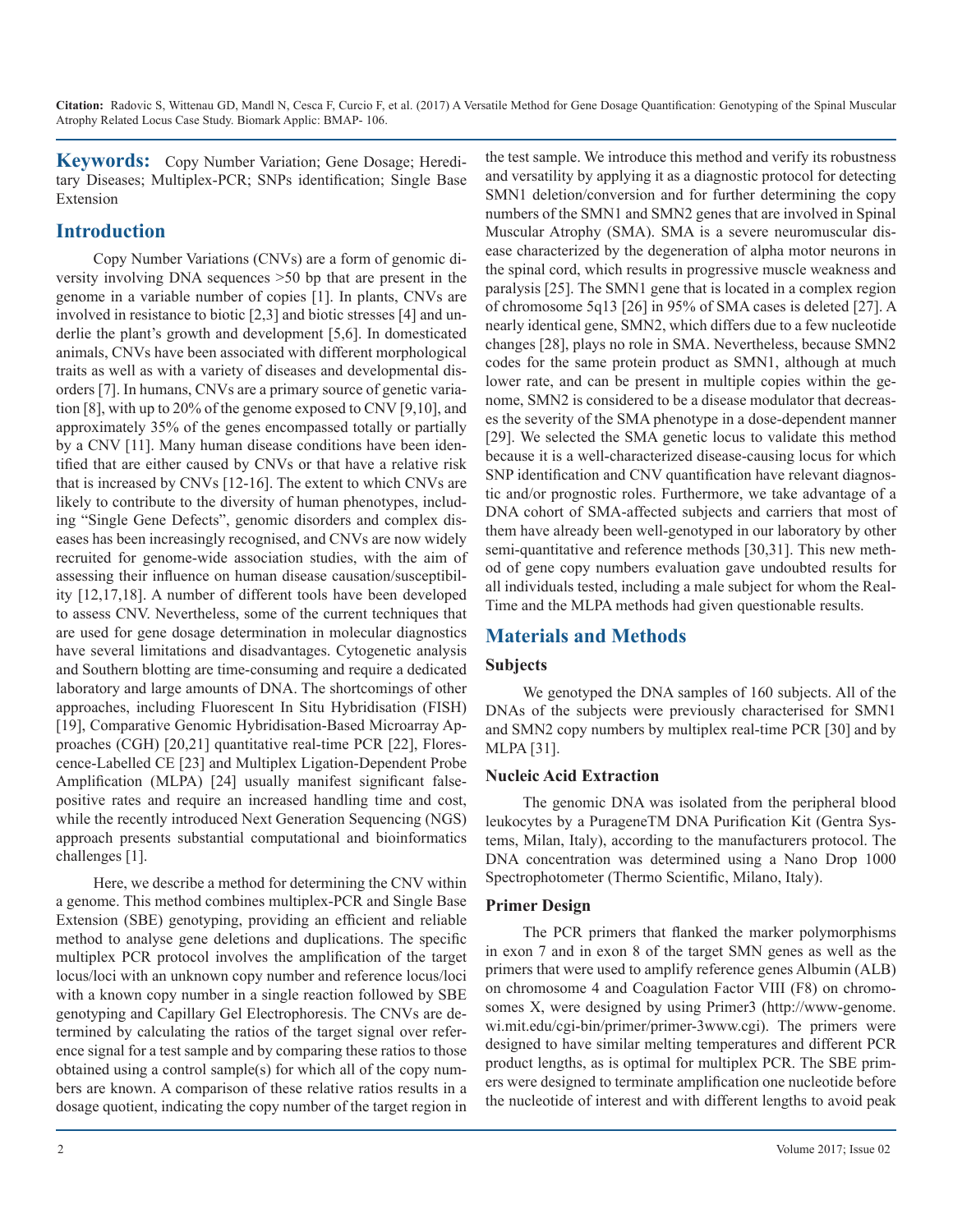overlaps and interferences. Both of the SBE oligonucleotide that were used to detect nucleotide substitutions between the SMN1 and SMN2 genes were reverse primers designed on the (-)-strand. Thus, the oligonucleotide that was used to detect the C and T residues in exon 7 incorporated G for SMN1 and A for SMN2, while the oligonucleotide that was used to detect the G and A residues in exon 8 incorporated C for SMN1 and T for SMN2. All of the PCR and SBE primer sequences are included in (Table 1).

| <b>Primer name</b> | 5'-3' sequence                                      |  |  |  |
|--------------------|-----------------------------------------------------|--|--|--|
| SMN exon7 for      | TGTCTTGTGAAACAAAATGCTT                              |  |  |  |
| SMN_exon7_rev      | CACTTTCATAATGCTGGCAGA                               |  |  |  |
| SMN exon8 for      | CCACTAAAGAAACGATCAGACAGA                            |  |  |  |
| SMN exon8 rev      | <b>TITTCTCAACTGCCTCACCA</b>                         |  |  |  |
| ALB for            | CCGTGGTCCTGAACCAGTTA                                |  |  |  |
| ALB rev            | <b>CTCCTTCTCAGAAAGTGTGCAT</b>                       |  |  |  |
| F8 for             | TGGCATGGAAGCTTATGTCA                                |  |  |  |
| F8 rev             | AGGGAGCATAGTCCCAGTCC                                |  |  |  |
| SMN exon7 sbc      | AATGTGAGCACCTTCCTTCTTTTTGATTTTGTCT                  |  |  |  |
| SMN exon8 sbe      | GTGCTGGCCTCCCACCCCCACC                              |  |  |  |
| ALB sbe            | CTGCACAGAATCCTTGGTGAACAGGCGACC                      |  |  |  |
| F8 sbc             | AGCTTATGTCAAAGTAGACAGCTGTCCAGAGGAAC<br><b>CCAAC</b> |  |  |  |

**Table 1:** PCR and SBE primer sequences.

#### **Multiplex PCR and SBE**

The multiplex PCRs were performed in a final volume of 25 µl. We combined the template (30 ng of genomic DNA) with the KAPA2G Fast HS Ready Mix PCR Kit Premix (Kappa Bio systems, Wilmington, MA, USA) and locus-specific primers (10 µM each; Sigma Aldrich), as recommended by the KapaTaq protocol. The thermo-cycling conditions consisted of an initial denaturation step of 95° C for 2 min., followed by 26 cycles of 95° C for 15 s, 56° C for 15s and 72°C for 7s, with a final extension step at 72°C for 30s. According to the manufacturer's instructions, 3 µl of PCR products were incubated with Exo-SAP IT (Amersham Biosciences) prior to the primer extension reaction. Primer extension was carried out with the SNaP shot Multiplex Ready Reaction Mix (AppleraBiosystem). The reaction was performed in a total volume of 10 µl, containing 3 µl of cleaned PCR products, 1 µl of SNaP shot premix, 1  $\mu$ l each of 0.2  $\mu$ M SBE primers and 2  $\mu$ l of nuclease-free H2 O. The primer extension thermo-cycling conditions consisted of 26 cycles of 96°C for 10s, 50°C for 15s and 60°C for 30s.

Following the primer extension, the reactions products were purified by SAP (Amersham Biosciences), according to the manu-

facturer's instructions. The cleaned products were combined with 0.2 µl of GeneScan-120 LIZ Size Standard Mix and 9.8 µl of form amide and run on Applied Bio systems 3730 DNA Analyzer (Applied Bio systems). The peaks of dye intensities corresponding to extensions of the SBE primers were determined by inspecting the output from the ABI 3730 DNA Analyzer.

#### **Data Analysis**

The quantification of the SMN1and SMN2 copy numbers was performed independently for exon 7 and exon 8 by dividing the height of each gene-specific peak by the sum of the 2 endogenous control peaks (F8 and ALB). The ALB gene on chromosome 4 is present in 2 copies per diploid genome. F8 on chromosome X is present as a single copy gene per male diploid genome. The ratio was then compared, separately for males and females, to the ratios obtained from the three control samples with known SMN1 and SMN2 copy numbers to obtain a dosage quotient that indicated the copy number of each SMN gene.

### **Results**

We used the PCR co-amplification and SBE technologies to determine the copy number of a target sequence of an unknown genomic copy number relative to a reference sequence of a known genomic copy number. Briefly, upon target and reference sequence co-amplification, the excess dNTPs and primers were removed by Shrimp Alkaline Phosphatase (SAP) and exonuclease treatment. The SBE of a primer that was specific for the target sequence as well as of a primer that was specific for the reference sequence was carried out in the presence of fluorescently labelled ddNTPs. The unincorporated fluorescent ddNTPs were then removed by SAP, and the extension products were readily identified using a DNA sequence detector. The quantification of the target sequence is achieved by the comparison of the target fluorescent signal versus the reference signal, exploiting the fundamental concept that the accumulation of fluorescence is proportional to the amplification of genomic regions. We utilised qualitative and quantitative capacities of this method by applying it as a diagnostic protocol for the identification of SMA carriers and for the characterisation of affected individuals, concurrently establishing the copy number of the primary SMA-determining gene SMN1 and the potential disease modulator gene SMN2. The assay was applied to a cohort of 160 individuals with different SMN1 and SMN2 copy numbers, including 88 apparently healthy individuals from the general population, 14 SMA-affected patients and 58 SMA carriers (Table 2).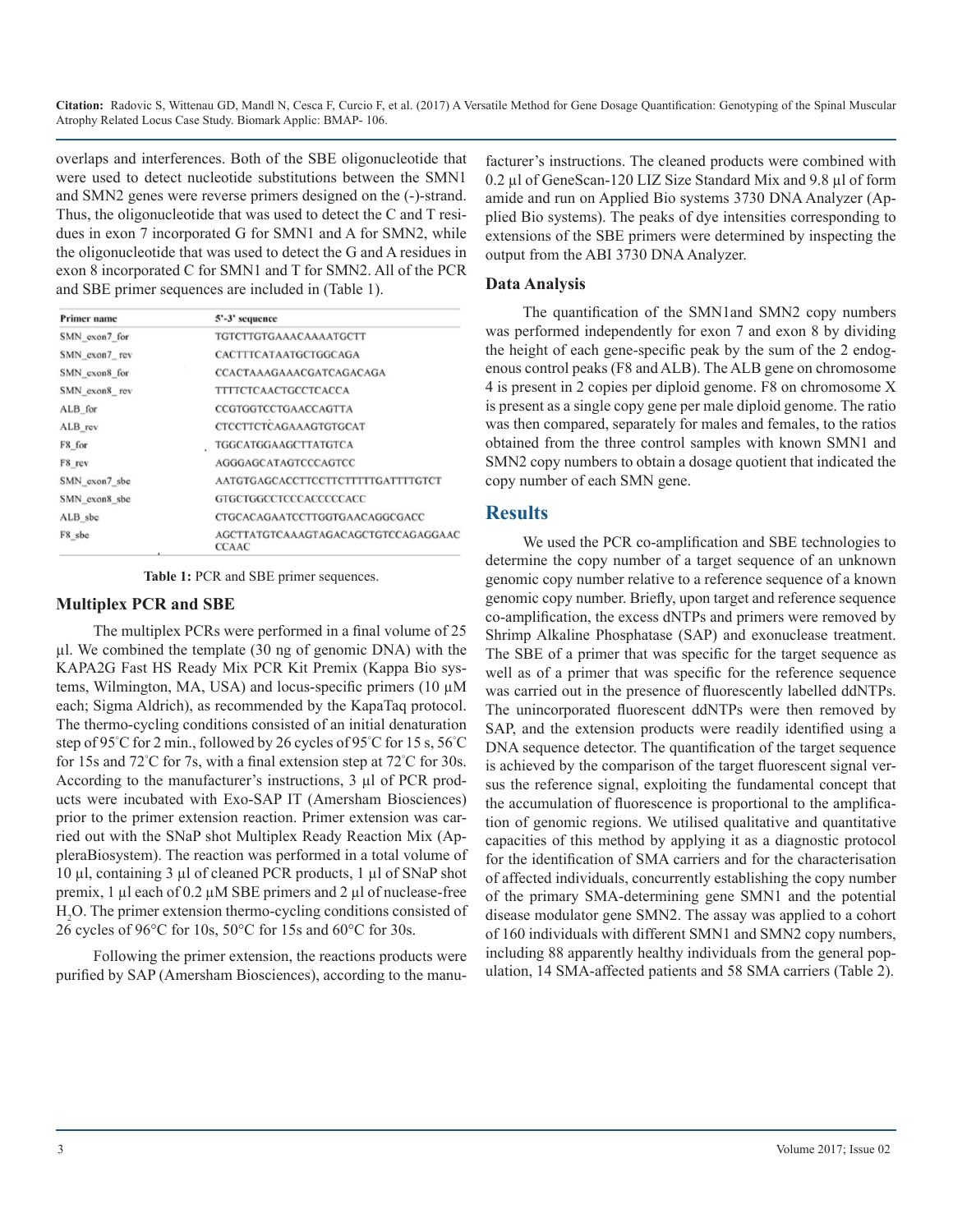**Citation:** Radovic S, Wittenau GD, Mandl N, Cesca F, Curcio F, et al. (2017) A Versatile Method for Gene Dosage Quantification: Genotyping of the Spinal Muscular Atrophy Related Locus Case Study. Biomark Applic: BMAP- 106.

| Number<br>of<br>subjects | Genotype<br>(SMN1:SMN2) | <b>Expected total</b><br>copy number<br>(SMN1+SMN2) | <b>Measured total</b><br>copy number<br>$(mean \pm SD)$ | exon7 measured<br>SMN1/SMN2 ratio<br>$(mean \pm SD)$ | exon8 measured<br>SMN1/SMN2 ratio<br>$(mean \pm SD)$ | <b>Expected</b><br>SMN1/SMN2<br>ratio |
|--------------------------|-------------------------|-----------------------------------------------------|---------------------------------------------------------|------------------------------------------------------|------------------------------------------------------|---------------------------------------|
| s                        | 2:0                     | $\overline{\mathbf{z}}$                             | $2.28 \pm 0.22$                                         |                                                      |                                                      |                                       |
| $\ddot{\bf{a}}$          | 1:1                     | $\overline{\mathbf{z}}$                             | $2.11 \pm 0.17$                                         | $1.07 \pm 0.03$                                      | $1.10 \pm 0.02$                                      | 1.00                                  |
| 20                       | 1:2                     | 3                                                   | $3.08 \pm 0.29$                                         | $0.52 \pm 0.03$                                      | $0.54 \pm 0.06$                                      | 0.50                                  |
| 40                       | 2:1                     | 3                                                   | $3.02 \pm 0.32$                                         | $2.05 \pm 0.06$                                      | $2.00 \pm 0.02$                                      | 2.00                                  |
| 32                       | 1:3                     | 4                                                   | $3.87 \pm 0.34$                                         | $0.34 \pm 0.03$                                      | $0.35 \pm 0.02$                                      | 0.33                                  |
| 36                       | 2:2                     | 4                                                   | $3.97 \pm 0.31$                                         | $1.09 \pm 0.04$                                      | $1.11 \pm 0.03$                                      | 1.00                                  |
| $\overline{\mathbf{2}}$  | 3:1                     | 4                                                   | $4.15 \pm 0.21$                                         | $3.02 \pm 0.10$                                      | $2.95 \pm 0.05$                                      | 3.00                                  |
| 5                        | 2:3                     | 5                                                   | $5.03 \pm 0.21$                                         | $0.62 \pm 0.03$                                      | $0.67 \pm 0.06$                                      | 0.66                                  |
| $\overline{\mathbf{z}}$  | 1:4                     | 5                                                   | $4.85 \pm 0.39$                                         | $0.26 \pm 0.01$                                      | $0.22 \pm 0.02$                                      | 0.25                                  |
| 9                        | 0:3                     | 3                                                   | $3.12 \pm 0.14$                                         |                                                      |                                                      |                                       |
| $\ddot{a}$               | 0:4                     | 4                                                   | $4.45 \pm 0.22$                                         |                                                      |                                                      |                                       |
| $\mathbf{1}$             | 0:5                     | 5                                                   | $5.22 \pm 0.20$                                         |                                                      |                                                      |                                       |

**Table 2:** A cohort of 160 individuals with different SMN1 and SMN2 copy numbers.

Base pair exchanges, C-to-T at position +6 in exon7 (c.840C>T) and G-to-A in the un translated region of exon8 (Burglen et al. 1996) [32] were used to distinguish between the two SMN genes (Figure 1A), while the regions of the ALB and F8 genes were used as internal references (Figure 1A and Materials and Methods). We unambiguously identified the SMN1 and SMN2 peaks as well as the reference peaks from the genotyping outputs (Figure 1B).



**Figure 1A:** SBE genotyping performed for target SMN genes and the reference Albumin and Factor 8 genes. For target SMN genes genotyped residues were C/T at position +6 in exon 7 and G/A at position +236 in exon 8. For reference Albumin (ALB) and Factor8 (F8) genes, genotyped residues were A at position +102 in exon 12 and T at position +52 in exon 8, respectively. Arrows represent SBE primers.



**Figure 1B:** SBE genotyping of multiplex PCR analysis from healthy controls, SMA patients and carriers with different SMN1/SMN2 ratios. SMN1 and SMN2 in exons 7 and 8 as well as ALB and F8 are indicated in colour code under respective peaks in sequencing outputs. Sample name, gender and SMN1/SMN2 copy numbers, separately reported for exon 7 and exon 8, and are indicated on the left side of each output.  $F =$  female; M = male; Individuals P80 (affected subject) and P86 (healthy carrier) experienced gene conversion of SMN1 to SMN2 in exon 7. Males have only one copy of the F8 gene since it is on chromosome X.

Two independent references were used simultaneously to avoid biases due to possible individual variations in the copy number of one reference sequence. Because ALB on chromosome 4 is present in two copies per diploid genome and F8 on chromosome X is present in two copies in females and in a single copy in males, we examined the reliability of our system by looking at the relative ratios of the two reference signals across males and females. The ALB/F8 ratios found in males  $(1.85 \pm 0.10)$  were consistently doubled with respect to those found in females  $(0.98 \pm 0.12)$ , underlining the reliability and the quantitative nature of the assay. In addition, the fixed relative ratios between the two reference signals across individuals indicated stability in their copy numbers, confirming them as suitable references in all of the samples. It is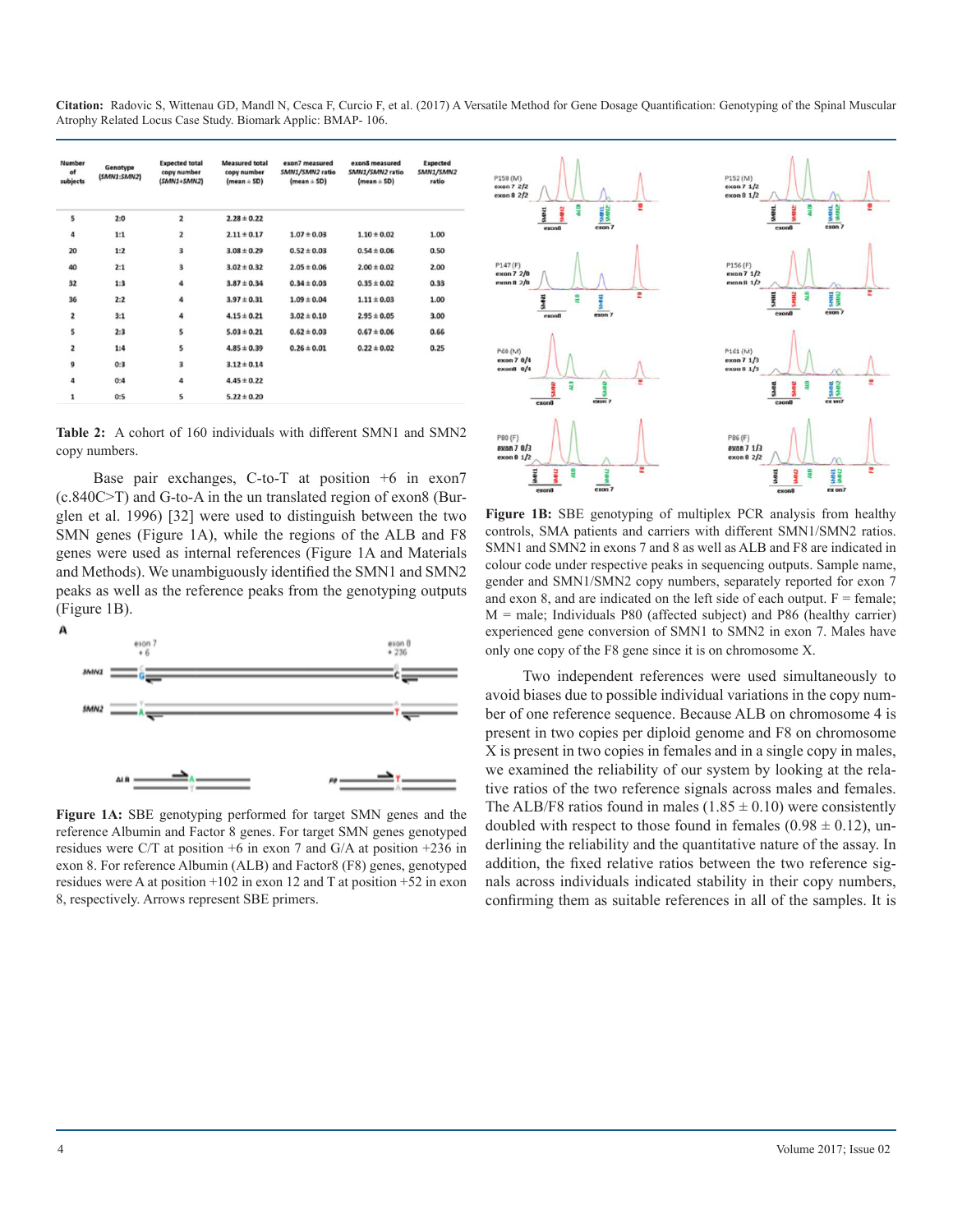important to note that the reference sequence can be any genomic region with stable copy numbers. Control samples with known SMN1/SMN2 copy numbers (1/1, 1/2, 1/3, 2/2, 2/1 and 3/1) were run alongside the test samples. First, the controls were used to determine the proportionality between SMN1 and SMN2 relative signal intensities, separately for exon 7 and exon 8, showing the linearity of the assay in response to the varying copy numbers of the two SMN genes (exon  $7 \text{ R}2 = 0.9915$  and exon  $8 \text{ R}2 = 0.9653$ ) and further confirming the quantitative nature of the assay. Second, the target-to-reference ratios in the control subjects allowed for the assessment of the SMN1 and SMN2 copy numbers in the test samples with an unknown SMN dosage. The copy numbers of the SMN1 and SMN2 genes in the Test samples (T) compared to those of the Control samples (C) were calculated separately for males and females by the following equations:

#### Peak heights SMN1 (T)/[ALB+F8(T)] and Peak heights  $SMN2(T)/[ALB+F8(T)]$

#### Peak heights SMN1(C)/ [ALB+F8(C)] Peak heights SMN2(C)/  $[ALB+F8(C)]$

This comparison resulted in a dosage quotient that indicated the copy number of each SMN gene in the test sample. For each individual, we quantified the SMN1 and SMN2 dosage independently for exon7 and exon 8, enabling the identification of the geneconversion events that result in the creation of a hybrid SMN gene. The gene conversion of SMN1 to SMN2 in exon 7 is one cause of SMA. The +6 C-to-T substitution in SMN2 exon 7 decreases the activity of an exotic splice enhancer and alters the splicing pattern so that the SMN2 mRNA excludes the exon 7 sequences. Consequently, SMN2 produces insufficient amounts of the full-length SMN transcript and protein to rescue the SMA phenotype [26,28]. However, the conversion of SMN2 to SMN1 in exon 7 could be used as a therapeutic approach for SMA [34]. By identifying individuals with unequal SMN1/SMN2 ratios in the two exons we were able to distinguish between the hybrids genes derived from conversion events. Individual P86 had an SMN1/SMN2 ratio of 1:3 for exon7 and 2:2 for exon8, while individual P80 had a ratio of 0:3 in exon 7 and 1:2 in exon 8 (Figure 1B), indicating a conversion from SMN1 to SMN2 in exon7. Due to this conversion, individuals P86 and P80 became an SMA carrier and an SMA-affected individual, respectively.

We analysed each sample at least three times obtaining analogous results, demonstrating the reproducibility of our detection system for gene dosage determination (Table 2). The measured copy numbers were in accordance with the genotypes that were previously determined by real-time PCR [30] and MLPA [31], proving that we can successfully assign all genotypes with different SMN1/SMN2 gene copy numbers, including SMN1/SMN2 ratios equal and not equal to one. We initially designed SBE oligonucleotide on the (+)- and (-)-strands for to detect nucleotide substitutions in exon 7 and exon 8 of the SMN genes as well as several oligonucleotide to genotype different ALB and F8 residues. This oligonucleotide were used in various combinations to obtain the optimal output pattern, i.e., comparable peak heights and clear peak separation to avoid interference due to overlapping signals (data not shown). All of the tested combinations gave distinct, well-separated peaks; however, for some combinations, there was a large discrepancy in the signal intensities favouring one peak (up to 20-fold).We were always able to correctly determine the copy number of both of the SMN genes. Good peak separation was obtained using SBE oligonucleotide that differed in length by at least 3 nucleotides.

## **Discussion**

Here, we report a molecular tool for the targeted detection and characterisation of CNVs. At our knowledge we describe for the first time a PCR co-amplification and SBE-based technology in determining the copy number of a target sequence of unknown genomic copy number relative to a reference sequence of known genomic copy number. The quantification of the target sequence is achieved by comparing the target fluorescent signal versus the reference signal, exploiting the fundamental concept that the accumulation of fluorescence is proportional to the amplification of genomic regions. This method can be used to simultaneously determine the copy numbers of several different targets as well as to discriminate among highly similar/almost identical targets that differ by only one SNP, establishing their copy numbers. To fully exploit the potential of this method, we validated it by genotyping the human SMA locus, one of the most complex loci in terms of determining the correct CNV configuration due to the extreme similarity of the two SMN genes, making simultaneous and reliable SMN1 and SMN2 quantification quite challenging. A previous method based on the principle of primer extension has been developed for genotype determination at the SMN locus [35]. However, this method is more laborious and time-consuming than the method we describe here. Indeed, this previous method is based on two independent multiplex and complementary PCRs before the primer extension reaction, including a competitive PCR requiring a known amount of pre-constructed internal controls. Furthermore, this method identifies the SMN1/SMN2 ratio referring only to exon 7 of both genes; therefore, this method is not able to detect the conversion of SMN1to SMN2. The method we report allows for the complete genotyping of the SMN locus by the concurrent identification of SNPs in exon 7 and exon 8 of the two SMN genes and of arbitrary residues in ALB and F8, which were selected as reference genes. We were able to accurately establish the copy number of the primary SMA-determining gene SMN1 and the potential disease modulator gene SMN2 in a cohort of 160 individuals with different SMN1 and SMN2 copy numbers. The cohort had already been well-genotyped in our laboratory by other semi-quantitative and reference methods [30,31]. We successfully identified all of the carriers and correctly determined the copy numbers of the SMN2 gene in the SMA patients. The precise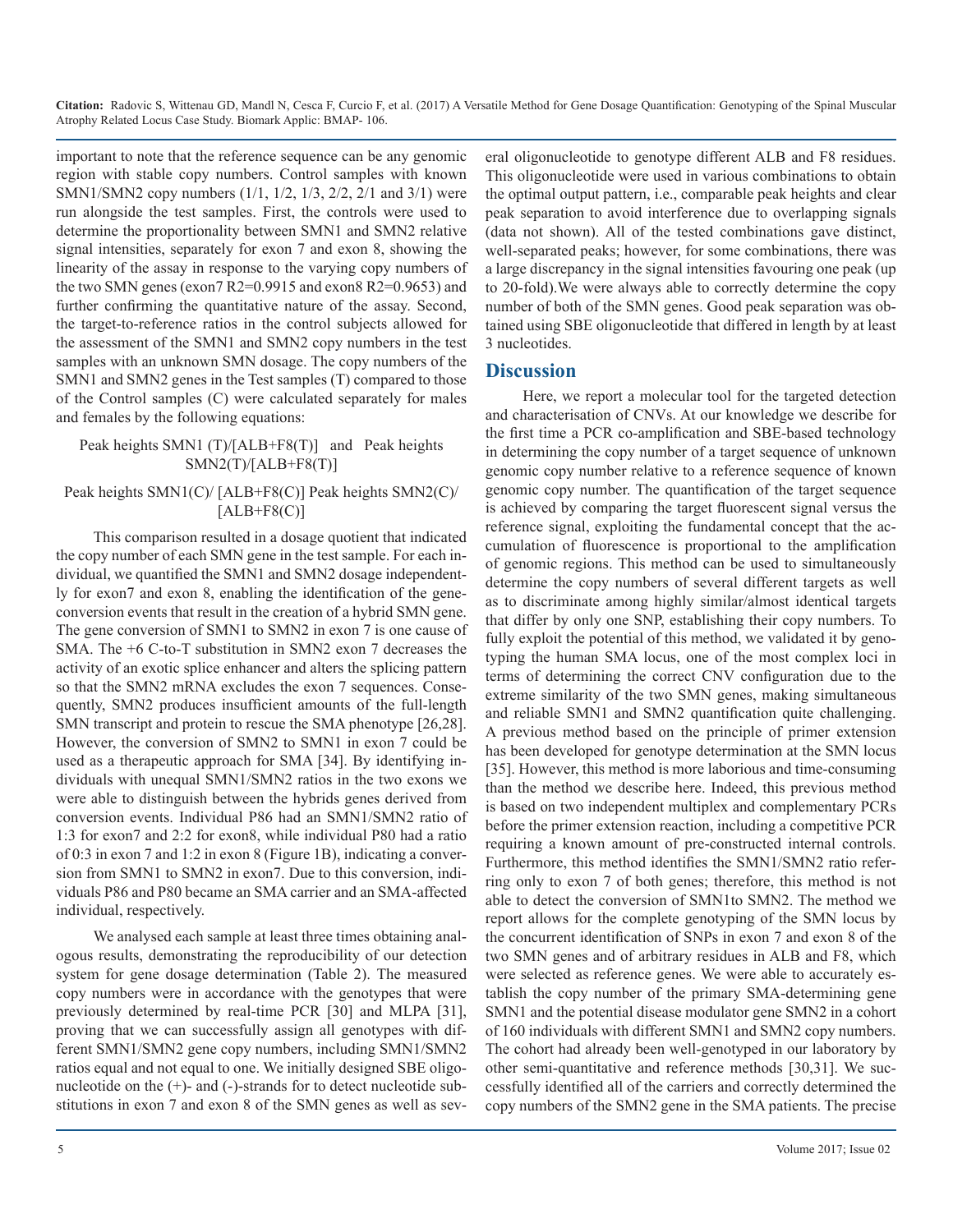assessment of the SMN2 copy number is particularly important, as it could have a prognostic relevance for affected subjects [29] and as SMN2 is a common target in gene therapy [34]. In our assay, the fluorescence intensities appeared to be dose-dependent, never reaching a plateau, allowing us to unambiguously distinguish even between individuals with 4 copies (Figure 1B) and 5 copies (data not shown) of the SMN2 gene. We were also able to identify the hybrid genes derived from the gene conversion events of SMN1 to SMN2, which is valuable for carrier identification and for diagnosing SMA patients.

Our assay was highly reliable with the potential for highthroughput and low-cost; therefore, this assay is suitable for clinical diagnostics as well as for the screening of large populations in allele-specific and CNV distribution studies. As primer extension followed by sequencing is a classic approach for SNP detection, our method also allows for concurrent SNP genotyping. The assay is based on the recognition of a specific fluorescent signal, circumventing sequence/probe cross-hybridisation that could contaminate the final analytical results, as in MLPA-based and real-time PCR-based methods. In addition, the availability of more than one method for CNV quantification in diagnostic procedures could be useful to avoid erroneous diagnoses due to somatic mosaicism and/or polymorphisms at the primer site.

Our method can be directly used as a diagnostic genotyping test for the quantification of the SMN1and SMN2 genes in SMA families and in the general population, allowing for the identification of carriers at reproductive risk and providing insight into the frequency of gene conversion events. In general, the simultaneous assessment of SNPs and CNVs increases the resolution of the assay to the nucleotide level, allowing for the detection of very small aberrations. This detection ability could contribute to basic research as well as to routine diagnostics. Therefore, we believe that this method can be applied for the rapid detection of trisomy syndromes and micro deletions as well as of micro duplication syndromes, including Trisomy 13, Down syndrome, Di George syndrome and autism spectrum disorders. The assay described here could be further applied to the validation of CNVs that are discovered by genome-wide screening methods. Furthermore, this methodology could be directly applied in gene expression studies to quantify the steady-state mRNA levels of a target gene(s) or of different alleles of a target gene(s) by expressing these mRNA levels relative to those of an internal control RNA (Radovic, unpublished observations).

The evaluation of both the variation in gene expression and the variation in allelic expression within and among individuals/ populations is of fundamental value in biomedical research, where it may lead to the discovery of the causative genes of common hereditary diseases and their mechanism of action [36]. Coupling genotyping to gene expression studies could reveal the existence of direct and/or indirect mechanisms that require further dissection

to appropriately elucidate a particular phenotype. In conclusion, we report a rapid and simple quantitative assay that allows for the identification and allele-specific characterisation of CNVs. The assay has the potential for high-throughput, as 96 samples can be analysed in only a few hours, and it is a cost-effective tool. In addition, the assay we describe here could be easily employed in gene expression studies, allowing for the quantitative and allele-specific expression screening of a large number of genes, providing insight into questions of crucial importance to our understanding of the genomics of gene regulation.

#### **Financial Support and Acknowledgments**

The work was supported by European funds for regional development, by the Italian Ministry of Economic Development and by Friuli Venezia Giulia autonomous Region (POR FESR 2007- 2013). We thank the patients and relatives for their collaboration on this project and for their voluntary enrolment.

### **References**

- 1. [Alkan C, Coe BP, Eichler EE \(2011\) Genome structural variation dis](https://www.ncbi.nlm.nih.gov/pubmed/21358748)covery and genotyping. Nat Rev Genet 12: 363-376.
- 2. [Cook DE, Lee TG, Guo X,](https://www.ncbi.nlm.nih.gov/pubmed/23065905) Melito S, Wang K, et al. (2012) Copy [number variation of multiple genes at Rhg1 mediates nematode re](https://www.ncbi.nlm.nih.gov/pubmed/23065905)[sistance in soybean. Science 338: 1206-1209.](https://www.ncbi.nlm.nih.gov/pubmed/23065905)
- 3. [McHale LK, Haun WJ, Xu WW, Bhaskar PB,](https://www.ncbi.nlm.nih.gov/pubmed/22696021) Anderson JE, et al. (2012) [Structural variants in the soybean genome localize to clusters of biotic](https://www.ncbi.nlm.nih.gov/pubmed/22696021)  [stress-response genes. Plant Physiol 159: 1295-1308.](https://www.ncbi.nlm.nih.gov/pubmed/22696021)
- 4. [Craciun AR, Meyer CL, Chen J, Roosens N,](https://www.ncbi.nlm.nih.gov/pubmed/22581842) De Groodt R, et al. (2012) [Variation in HMA4 gene copy number and expression among Noccaea](https://www.ncbi.nlm.nih.gov/pubmed/22581842) [caerulescens populations presenting different levels of Cd tolerance](https://www.ncbi.nlm.nih.gov/pubmed/22581842)  [and accumulation. J Exp Bot 63: 4179- 4189.](https://www.ncbi.nlm.nih.gov/pubmed/22581842)
- 5. Li Y, Xiao J, Wu J, , Duan J, Liu Y, [et al. \(2012\) A tandem segmental](https://www.ncbi.nlm.nih.gov/pubmed/22849513)  [duplication \(TSD\) in green revolution gene Rht-D1b region underlies](https://www.ncbi.nlm.nih.gov/pubmed/22849513)  [plant height variation. New Phytol 196: 282-291.](https://www.ncbi.nlm.nih.gov/pubmed/22849513)
- 6. [Diaz A, Zikhali M, Turner AS, Isaac P,](https://www.ncbi.nlm.nih.gov/pubmed/22457747) Laurie DA (2012) Copy number [variation affecting the Photoperiod-B1 and Vernalization-A1 genes is](https://www.ncbi.nlm.nih.gov/pubmed/22457747)  [associated with altered flowering time in wheat \(](https://www.ncbi.nlm.nih.gov/pubmed/22457747)*Triticum aestivum*). [PLoS One 7: e33234.](https://www.ncbi.nlm.nih.gov/pubmed/22457747)
- 7. [Clop A, Vidal O, Amills M \(2012\) Copy number variation in the ge](https://www.ncbi.nlm.nih.gov/pubmed/22497594)nomes of domestic animals. Anim Genet 43: 503-517.
- 8. [Malhotra D, Sebat J \(2012\) CNVs: harbingers of a rare variant revolu](https://www.ncbi.nlm.nih.gov/pubmed/22424231)tion in psychiatric genetics. Cell 148: 1223-1241.
- 9. [Shaikh TH, Gai X, Perin JC, Glessner JT,](https://www.ncbi.nlm.nih.gov/pubmed/19592680) Xie H, et al. (2009) High[resolution mapping and analysis of copy number variations in the hu](https://www.ncbi.nlm.nih.gov/pubmed/19592680)[man genome: a data resource for clinical and research applications.](https://www.ncbi.nlm.nih.gov/pubmed/19592680)  [Genome Res 19: 1682-1690.](https://www.ncbi.nlm.nih.gov/pubmed/19592680)
- 10. [Itsara A, Cooper GM, Baker C, Girirajan S,](https://www.ncbi.nlm.nih.gov/pubmed/19166990) Li J, et al. (2009) Popula[tion analysis of large copy number variants and hotspots of human](https://www.ncbi.nlm.nih.gov/pubmed/19166990) [genetic disease. Am J Hum Genet 84: 148-161.](https://www.ncbi.nlm.nih.gov/pubmed/19166990)
- 11. [Gonzaga-Jauregui C, Lupski JR, Gibbs RA \(2012\) Human genome](https://www.ncbi.nlm.nih.gov/pubmed/22248320)  sequencing in health and disease. Annu Rev Med 63: 35-61.